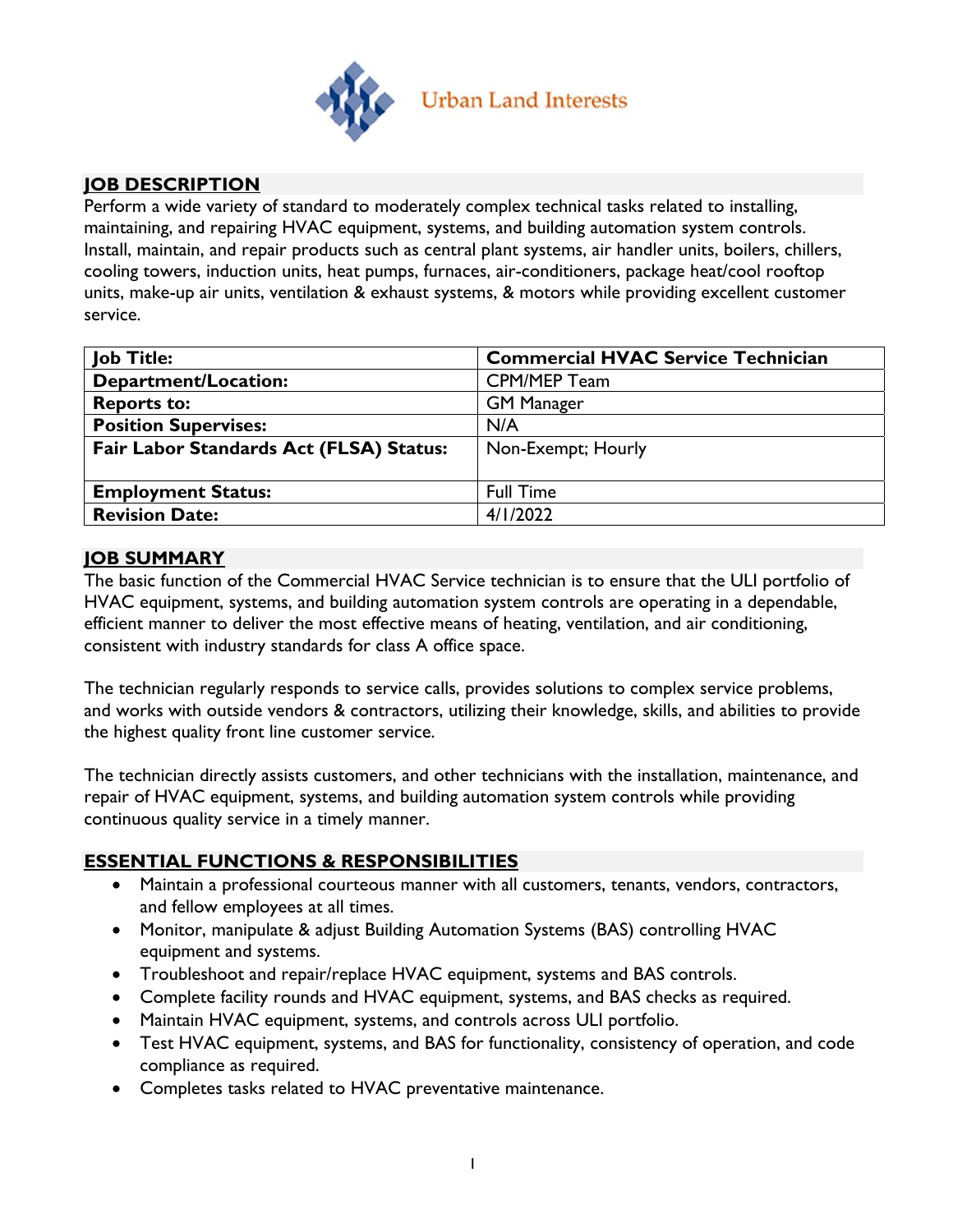

- Assist with the installation of HVAC equipment, systems, and controls.
- Investigate HVAC problems, develop solutions, provide estimates, plan & execute approved work.
- Suggest HVAC process or operating improvements that add value and may reduce operating expense.
- Lead special HVAC projects and accept other responsibilities as may be assigned.
- Follow department and company policies, in addition to those outlined in the ULI Employee Handbook.
- Proper timely completion of work orders, payroll timesheet entries, mileage & credit card reimbursements, & Payscan reviews.
- Maintain organized and effective workspaces, tool cart, & parts inventory.
- Carry and effectively utilize a smart mobile device to communicate & perform daily work, and on call rotation requirements.
- Effectively utilize a tablet, desktop and/or laptop computer to communicate & perform daily work.
- Assure adherence to all company, city, state, and federal safety standard guidelines.
- Perform other related duties as required.

# **NONESSENTIAL FUNCTIONS & RESPONSIBILITIES**

- Participate in any MEP, General Maintenance, or other general work as deemed necessary.
- Perform other related duties as required.

## **JOB KNOWLEDGE, SKILLS & ABILITIES**

- Knowledge of HVAC troubleshooting and repair practices & procedures
- Knowledge of BAS functionality
- Knowledge of computer software i.e. Microsoft Office Suite & BAS software
- Excellent customer service skills
- Excellent analytical skills and attention to detail
- Excellent computer skills for email, payroll, and BAS programming
- Excellent record keeping skills
- Excellent organizational skills
- Excellent prioritization skills
- Ability to operate electronic devices i.e. computers, laptops, & smartphones
- Ability to operate standard office equipment
- Ability to maintain a consistent, punctual, and regular attendance
- Ability to work as an effective, engaged member of a team
- Ability to work independently in a timely manner
- Ability to read and interpret blueprints, plans, and manuals
- Ability to take direction & guidance
- Ability to climb ladders, work in confined spaces, high places & inclement weather
- Ability to lift 75lbs safely on a frequent basis
- Ability to adapt to changing work priorities; meet deadlines & schedules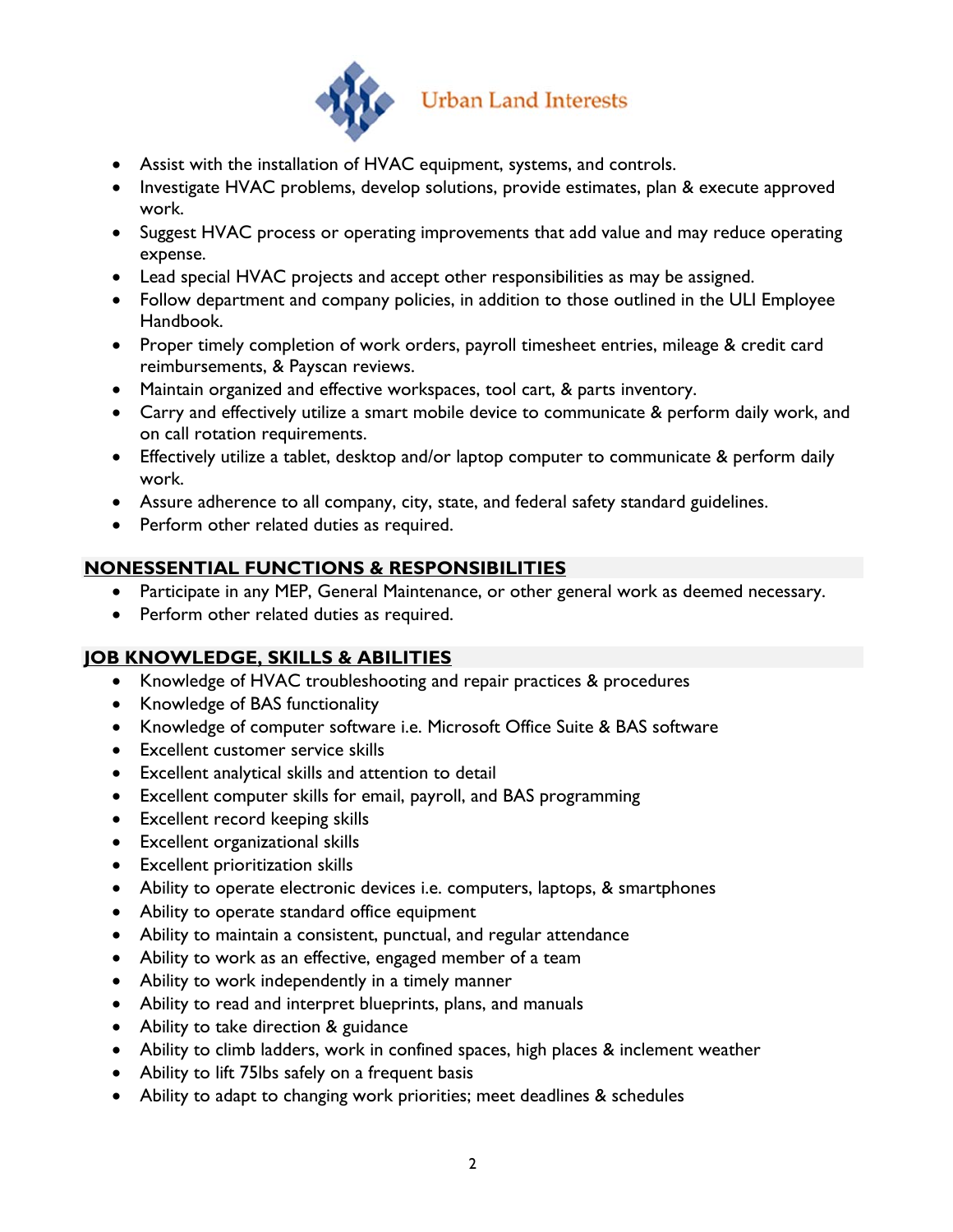

- Ability to work effectively & efficiently with frequent interruption
- Ability to work under pressure while maintaining composure during emergent situations
- Ability to establish and maintain effective & harmonious working relationships with customers, tenants, vendors, contractors, and fellow employees at all times

# **EDUCATION/CERTIFICATION/LICENSURE**

- Must have a valid High School Diploma or GED
- Must have an EPA Section 608 Technician Certification; II & III or Universal
- Must possess & maintain a valid driver's license & clean driving record
- Must possess & maintain a valid social security number
- Must pass a pre-employment background check as required

### **EXPERIENCE**

- Minimum 5 years of experience in HVAC equipment & systems troubleshooting, repair/replacement, and maintenance
- Provide 3 professional references
- **•** Building Automation System familiarization

# **WORK LOCATIONS & CONDITIONS**

- Class A Office Space; Occupied & Unoccupied
- Mechanical Machinery & Equipment Areas; Interior & Exterior
- Construction Sites
- Other locations & conditions as required